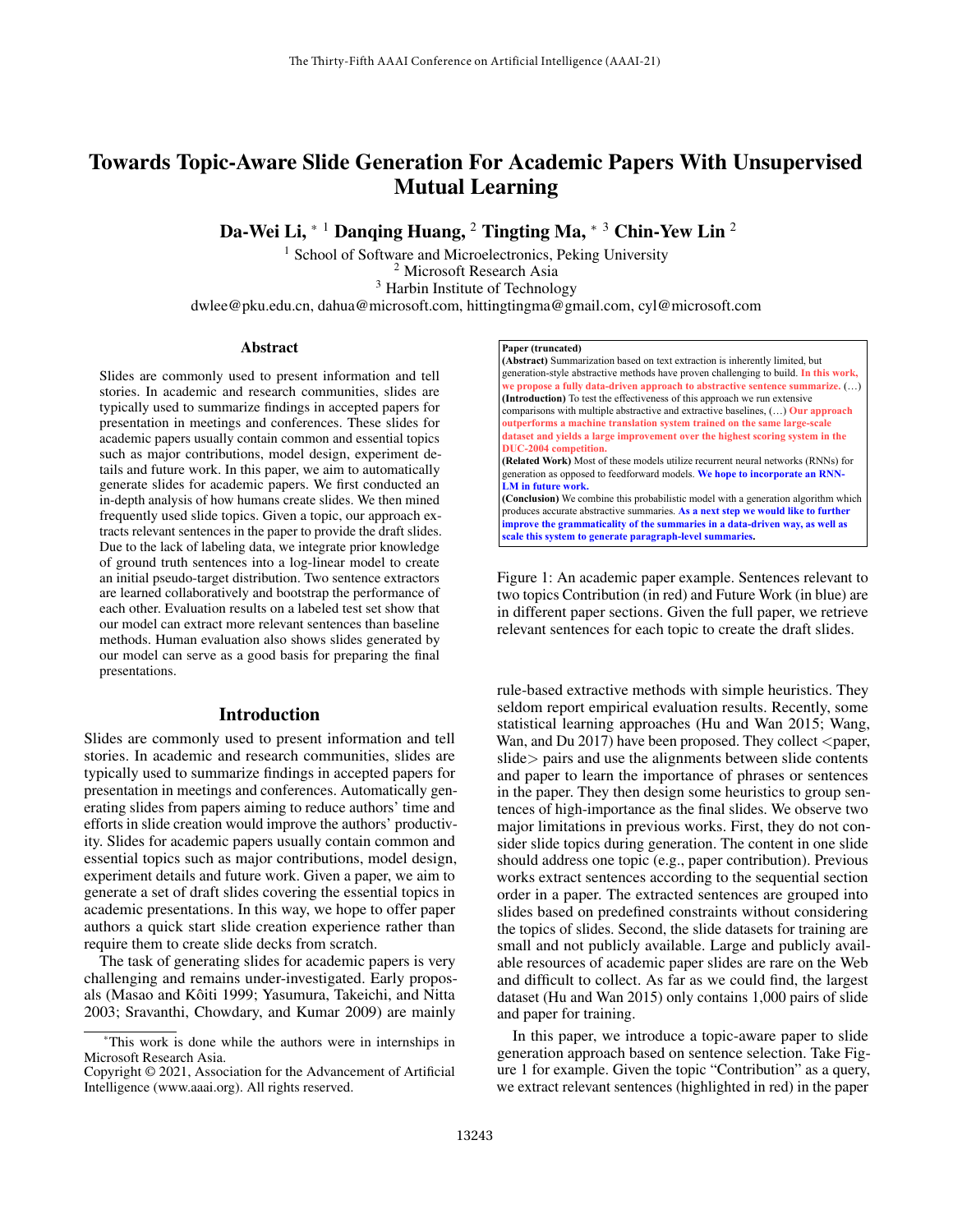to provide the slide describing paper contribution. Similarly, we can generate slides concerning "Future Work" and other topics to obtain a presentation draft. In the next section, we will conduct a slide analysis and show how we mine the frequently used topics in academic presentations.

To deal with no available training data, we propose a simple and effective framework. We adapt mutual learning (Zhang et al. 2018) in the unsupervised setting with two sentence extractors in different views. Our first extractor is a neural-based model that aims to capture the distributional semantics of sentences. The second extractor is a log-linear model with predefined features. Due to the lack of labeling data, we integrate prior knowledge of both task-specific and general pre-trained model signal into the log-linear classifier to initiate the training. Specifically, we create a pseudo-target distribution using the log-linear model with heuristic weights, assuming sentences that meet more priors are more likely to be relevant. During mutual learning, two extractors learn collaboratively by teaching each other and bootstrap their performances.

We evaluate our approach on a labeled set containing 100 papers. Experimental results show that our method outperforms existing baselines by extracting more topic-relevant sentences. Human evaluation also confirms the quality of our generation outputs to serve as a presentation basis.

To summarize, our contributions include:

- We conduct an in-depth slide analysis, and have mined frequently covered topics into the slide generation process.
- We adapt mutual learning in the unsupervised setting, where we provide a general and flexible framework for integrating prior knowledge to initiate the training. Experiment results demonstrate that our approach is simple and effective.

#### Task Overview

We first conduct an analysis between papers and slides, then introduce our task formulation and test set.

#### Slide Analysis

Slide topics are important for understanding what to extract from papers. We aim to analyze the topics covered in academic presentations. By collecting and checking 50 presentations (1,127 slides in total) with their corresponding papers, we answer the following questions:

Q1 (Topic Popularity): What are the frequently covered topics in academic presentations? To categorize the topics, we calculate the frequency of slide titles and manually merge titles under the same topic. For example, slides titled "our contributions" or "this work" are categorized into the topic "Contribution". Table 1 shows the topics that are commonly seen across presentations.

Q2 (Extraction Coverage): For slides of each topic, how many textual contents are extracted from the corresponding papers? The feasibility of extraction-based systems depends on whether slide contents are extracted from their corresponding paper or external resources. To calculate the extraction coverage, we first create alignments from slide contents (bullet per unit) to paper sentences. To speed up the

alignment process, we first retrieve the 5 most similar sentences for each slide bullet based on text similarity. Then we manually verify if the alignment is correct<sup>1</sup>. Overall,  $85.16\%$ of the slide bullets can be aligned to corresponding sentences in the paper, which confirms the feasibility of the extractionbased approaches. From Table 1, we can see that topics such as "Baseline" and "Future Work" have very high extraction coverage, while slide contents for "Task Background" are more likely to be generated from external resources with lower extraction rate.

Q3 (Extraction Distance): For all bullets in one slide, are the aligned sentences nearby in the paper? As we mentioned that previous works (Hu and Wan 2015; Wang, Wan, and Du 2017) extract sentences according to paper section orders, it is important to see if this assumption is valid that contents in the actual author-generated slides follow similar orders. Given a slide containing text bullets with each aligned to a paper sentence, we define the extraction distance as the average pairwise-distances of the aligned sentences:

$$
avg(\sum_{k} \sum_{l=k+1} |pos_{a_k} - pos_{a_l}|) \tag{1}
$$

where  $a_k$  is the aligned paper sentence for the kth bullet in a slide, and  $pos_i = \frac{i}{N}$  is *i*th sentence position in a paper with N sentences. Shorter extraction distance indicates contents within a slide are extracted from nearby sentences in a paper (e.g., within a paragraph or a section). From the 4th column in Table 1, we can see that some slide topics have larger extraction distances than others. For example, "Contribution" has large extraction distance, which indicates sentences for this topic might be extracted from different sections in the paper (e.g., abstract, introduction or conclusion). This observation further motivates our approach by retrieving topic-relevant sentences given slide topic as a query, instead of sequentially extracting sentences in the paper.

| <b>Slide Topic</b>     | <b>Popularity</b> | Ext Cov.<br>(#text bullets) | <b>Ext Dist.</b> |
|------------------------|-------------------|-----------------------------|------------------|
| <b>Task Background</b> | 100%              | $70.23\%(1,154)$            | 0.074            |
| <b>Related Work</b>    | 86%               | 82.14%(1,034)               | 0.158            |
| <b>Contribution</b>    | 90%               | 87.14%(995)                 | 0.693            |
| Approach               | 100%              | 74.39%(70)                  | 0.481            |
| <b>Dataset</b>         | 84%               | 89.12\%(310)                | 0.298            |
| <b>Baseline</b>        | 88%               | 90.17% (255)                | 0.121            |
| Result                 | 100%              | 72.33%(101)                 | 0.248            |
| Conclusion             | 76%               | 76.25%(258)                 | 0.799            |
| <b>Future Work</b>     | 72%               | 93.68%(186)                 | 0.011            |

Table 1: Statistics of our slide topic analysis. Topics with high popularity and extraction coverage are ideal to generate the slide draft via extractive approach.

<sup>&</sup>lt;sup>1</sup>We only consider slide bullets with more than 3 words.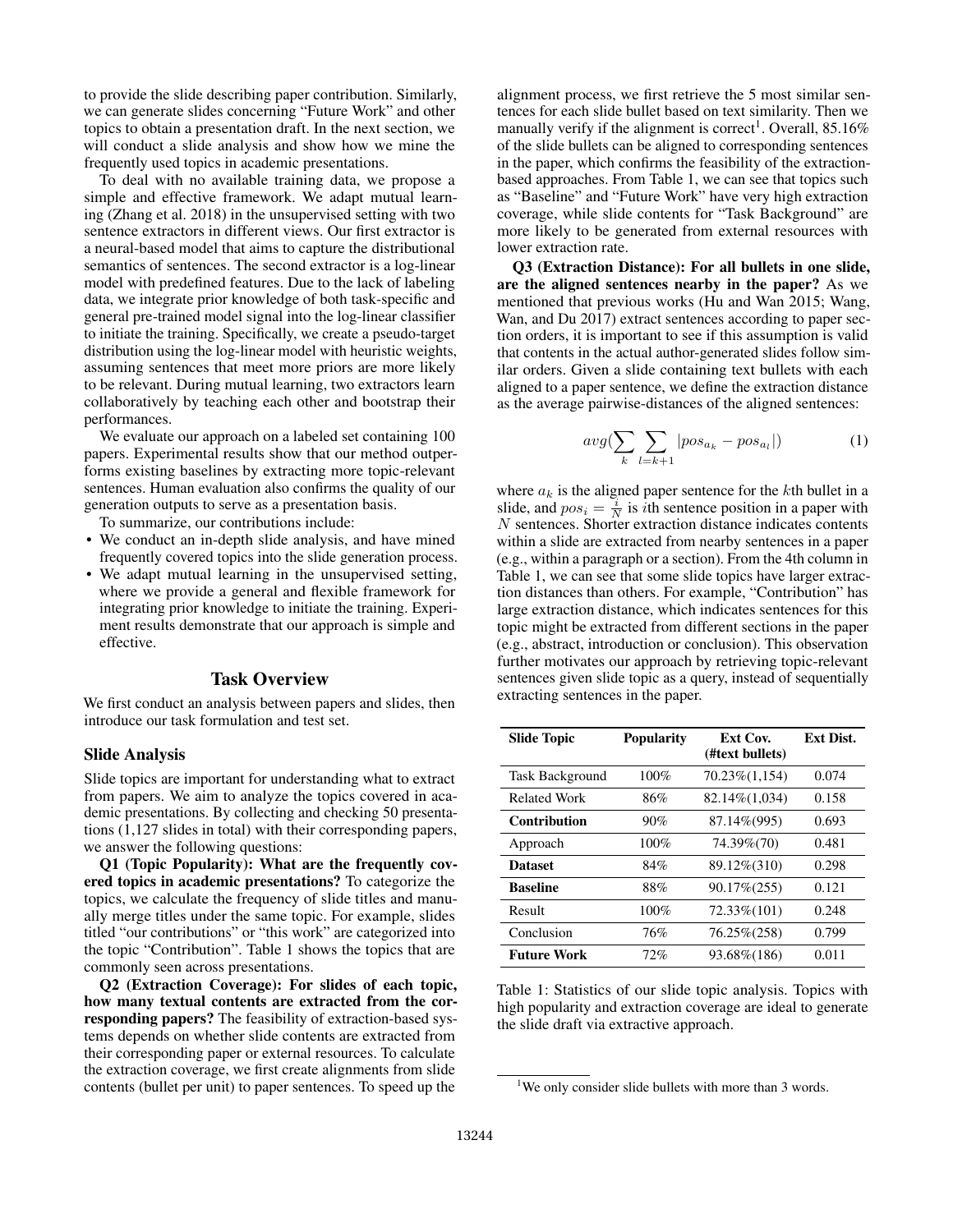#### Task Formulation and Dataset

Based on the above observations, in this paper we view the slide generation task as sentence selection given slide topics as the query. Given a slide topic  $T$  and a paper  $P$  with  $N$ sentences  $\{S_1, S_2, ..., S_N\}$ , the goal is to select topic-relevant sentences.

We start with slide topics with both high popularity (Q1) and extraction coverage (Q2). According to the statistics shown in Table 1, we select four topics for experiments: {Contribution, Dataset, Baseline, Future Work}. For other topics such as "Approach" and "Result", we plan to generate the related slides with rule-based approach, since they contain mostly equations, figures or tables that are not in our current consideration.

Since datasets of papers and slides in previous works are not publicly available, we use the ACL Anthology Reference Corpus (Bird et al. 2008) as the unlabeled corpus of papers for our unsupervised learning.

ACL Anthology Reference Corpus: It contains 22,878 publications in the ACL Anthology up to December 2015. The corpus provides the original PDF format as well as the automatically extracted text with logical structure (e.g., section information) via ParsCit (Councill, Giles, and Kan 2008).

Testset Annotation: We evaluate our approach via (1) performance of relevant sentence selection from papers; (2) comparison with human-generated slides. We select 100 papers from the ACL corpus, which we found corresponding presentations on the Web. Two annotators with rich research experience are asked to annotate relevant sentences in the papers for each of the four slide topics<sup>2</sup>. All topics achieve high inter-annotator agreements (Kappa  $> 0.85$ ) regarding relevance of sentences. We use the union sets of their annotations as the final ground truth sentences for evaluation. On average, there are 3.54 relevant sentences per paper per topic.

## Approach

Input all sentences in a paper, our goal is to select sentences that are relevant to a slide topic. Our learning paradigm is based on mutual learning with two models updating collaboratively. In this section, we will first introduce the two models and then describe the learning algorithm. Overview of our approach is shown Figure 2.

#### Neural Sentence Selection Model

Our neural sentence selection model is based on the work of Zhou et al. (2018), coupled with a hierarchical document encoder and a sentence selector of pointer network (Vinyals, Fortunato, and Jaitly 2015).

Paper Encoder: It encodes the sentences in two levels, namely sentence level and document level. Given a paper  $P = (S_1, S_2, ..., S_N)$  with N sentences, the sentence-level encoder first constructs a basic representation  $\tilde{s}_j$  for each sentence  $S_j$  containing words  $(x_{n_1}^j, x_{n_2}^j, ..., x_{n_j}^j)$ . It is implemented as a single-layer biRNN with GRU (Cho et al. 2014). It reads words one-by-one from the sentence, producing a sequence of hidden states:

$$
\overrightarrow{h}_{i}^{j} = \text{GRU}(\phi^{in}(x_{i}^{j}), \overrightarrow{h}_{i-1}^{j}), \qquad (2)
$$

$$
\overleftarrow{h}_{i}^{j} = \text{GRU}(\phi^{in}(x_{i}^{j}), \overleftarrow{h}_{i+1}^{j}), \tag{3}
$$

where  $\phi^{in}$  maps each input word  $x_i^j$  to a fixed-dimensional vector. We concatenate the last forward and first backward GRU hidden states to get the basic sentence representation  $\tilde{s}_j = [\vec{h}_{j_1}^j, \vec{h}_1^j]$ . In the document level, we use another biRNN to read sentences in a paper. It then produces hidden states:

$$
\overrightarrow{s}_{j} = \text{GRU}(\overrightarrow{s}_{j}, \overrightarrow{s}_{j-1}), \tag{4}
$$

$$
\overleftarrow{s}_j = \text{GRU}(\tilde{s}_j, \overleftarrow{s}_{j+1}),\tag{5}
$$

and we can get the final sentence representation  $s_j$  =  $\left[\overrightarrow{s}_j, \overleftarrow{s}_j\right]$ .

**Sentence Selector:** At each decoding time step  $t$ , the selector receives the hidden state  $q_{t-1}$  of the previous selected sentence. The probability of sentence  $S_i$  being selected is calculated as:

$$
p(S_i|\theta) = \text{softmax}(W_h \cdot \tanh(W_q q_t + W_s s_i)) \tag{6}
$$

$$
q_t = \text{GRU}(\boldsymbol{s}_{t-1}, q_{t-1}) \tag{7}
$$

$$
q_0 = \tanh(W_m s_1 + b_m) \tag{8}
$$

where  $W_h, W_q, W_s, W_m, b_m$  are learnable, and  $\theta$  is the model parameters.

#### Log-Linear Classifier with Prior Knowledge

While on one hand the neural sentence selection model captures sentence semantics, on the other hand there are useful priors that give hints of ground truth sentences. Especially in the unsupervised setting, the integration of prior knowledge is key for the model to learn in good direction.

Inspired by the knowledge integration approaches in neural machine translation (Zhang et al. 2017; Ren et al. 2019), we encode the prior knowledge as features within a log-linear model. The sentence selection distribution is calculated as:

$$
q(S_i|\gamma) = \frac{\exp(\gamma \cdot \phi(S_i, T))}{\sum_k \exp(\gamma \cdot \phi(S_k, T))}
$$
(9)

where  $\phi(S_i, T)$  is the feature vector of sentence  $S_i$  given topic T, and  $\gamma$  is the feature weights.

From the slide analysis in the previous section and the features used in previous works, we adopt (1) task-specific features; (2) general signals from existing pre-trained model as follows:

- Keywords. For sentences relevant to each slide topic, we have observed some textual patterns. We design sets of keywords for each topic. If a sentence contains a keyword, this feature value is set to 1, otherwise 0.
- Belonging Section. Sentences of some slide topics tend to appear in certain paper sections. For example, "Dataset" are always in the experiment-related sections. Similar to keyword feature, we design sets of section keywords for each topic. If a sentence's belonging section contains a section keyword, the feature value is set to 1, otherwise 0.

 ${}^{2}$ Our annotation and code can be found at https://github.com/daviddwlee84/TopicAwarePaperSlideGeneration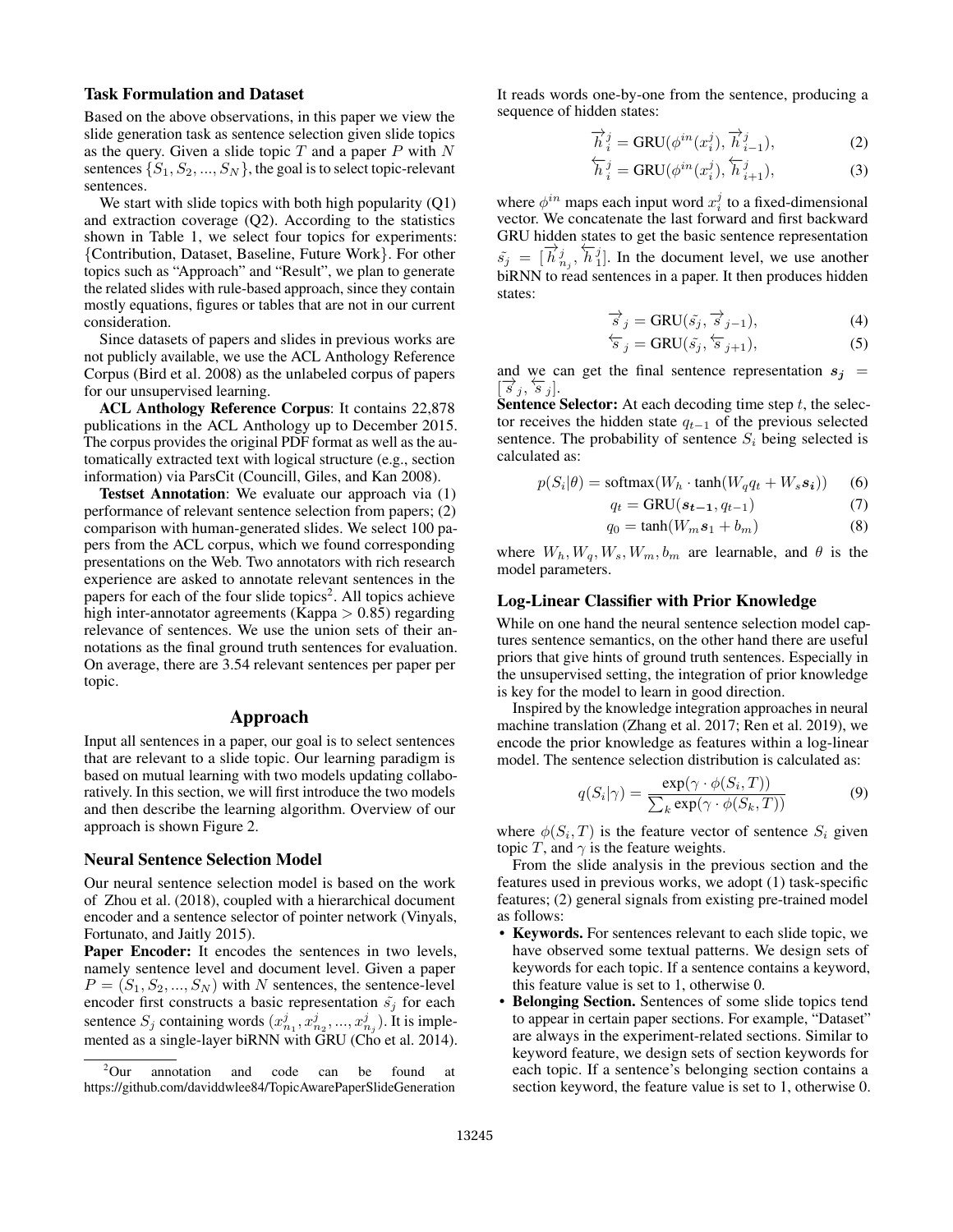

Figure 2: Overview of our topic-aware learning approach.

- Sentence Position. Similar to Hu and Wan (2015); Wang, Wan, and Du (2017), we argue that the sentence position in a paper is also important. For example, sentences related to "Future Work" are more likely to appear at the end of the paper. We use the normalized position  $pos_i = \frac{i}{N}$  for sentence  $i$  as the feature value.
- BERT-QA Signal. To leverage the knowledge learned from the recent large pre-trained model, we incorporate the signal from the current state-of-the-art BERT-QA model (Devlin et al. 2019) (fine-tuned on SQUAD (Rajpurkar et al. 2016)) as a feature. We convert the sentence selection task to a QA problem for BERT. Given a slide topic such as "Contribution", we input the question "*what are the contributions in this paper?*" and retrieve the text span predicted by BERT. The feature value is set to 1 for the sentence containing the BERT output span.

More feature implementation details are described in the Supplementary.

#### Learning Algorithm

For each topic, we train two extractors iteratively to retrieve topic-relevant sentences in the paper. Our learning paradigm is inspired by mutual learning (Zhang et al. 2018), where several networks are trained collaboratively by teaching each other to bootstrap the performance in supervised settings.

In our case, without labeling data, the pseudo target distribution and training data are critical to initiate the training. As shown in Algorithm 1, our training consists of two stages. In the first stage, we create a seed subset from the large unlabeled corpus. We keep the papers containing topic-specific keywords (mentioned in subsection ), which are assumed to have ground-truth topic-relevant sentences. For target distribution, we assign heuristic weights to the log-linear model and use its output as pseudo ground truth to guide the training. This is based on the assumption that sentences, which meet more priors, are more likely to be relevant. We train the two classifiers (i.e., neural-based model and log-linear model) alternately. For the neural sentence selection model, we minimize the KL loss function:

$$
\mathcal{L}_{neural} = D_{KL}(p(S_i|\theta) || q(S_i|\gamma)) \tag{10}
$$

For the log-linear model, the KL loss function is:

$$
\mathcal{L}_{log\_linear} = D_{KL}(q(S_i|\gamma) || p(S_i|\theta)) \tag{11}
$$

Two classifiers are updated iteratively until converge to each other.

In the second stage, we try to exploit more unlabeled data to augment the training. In each epoch, we randomly sample a batch of unlabeled papers as extra training data. The target distribution is updated with the model predictions.

#### Experiment

#### Evaluation Metrics

We evaluate the system performance using three metrics. Given a topic, we calculate: 1) accuracy: the percentage of test cases that have at least one correct sentence retrieved; 2) sentence-level classification precision/recall; 3) BLEU (Papineni et al. 2002): a widely used evaluation method in machine translation and text generation, to evaluate the content overlap between model outputs and reference sentences in the paper.

## Baselines

For slide generation from academic papers, the most recent systems (Hu and Wan 2015; Wang, Wan, and Du 2017) are not publicly available for comparison, and they require some feature engineering which is difficult for re-implementation. Similar to these systems, we consider several publicly available baselines related to summarization:

- LexRank (Erkan and Radev 2004): A graph-based method that computes sentence importance based on the eigenvector centrality in a graph. The weight of edges represents the cosine similarity between sentences. We limit the number of its extracted sentences to 15% of the paper text length, as done by Wang, Wan, and Du (2017).
- SumBasic (Nenkova and Vanderwende 2005): A frequency-based summarizer that seamlessly integrates content selection and re-ranks depending on the previous choice of content by updating the probabilities of words. We limit the number of its extracted sentences similar to the LexRank baseline.
- RSA-TFIDF, RSA-word2vec (Baumel, Eyal, and Elhadad 2018): The state-of-the-art query-focused abstractive summarizer which injects query-sentence relevance into the pre-trained seq2seq summarization model (See, Liu, and Manning 2017). We input the topic word as query and output maximum 250 words as in its original setting.
- **BERT-QA:** We also compare with a QA baseline. Given an input of a paper and a question for each slide topic, we output the sentence where BERT-QA predicted text span is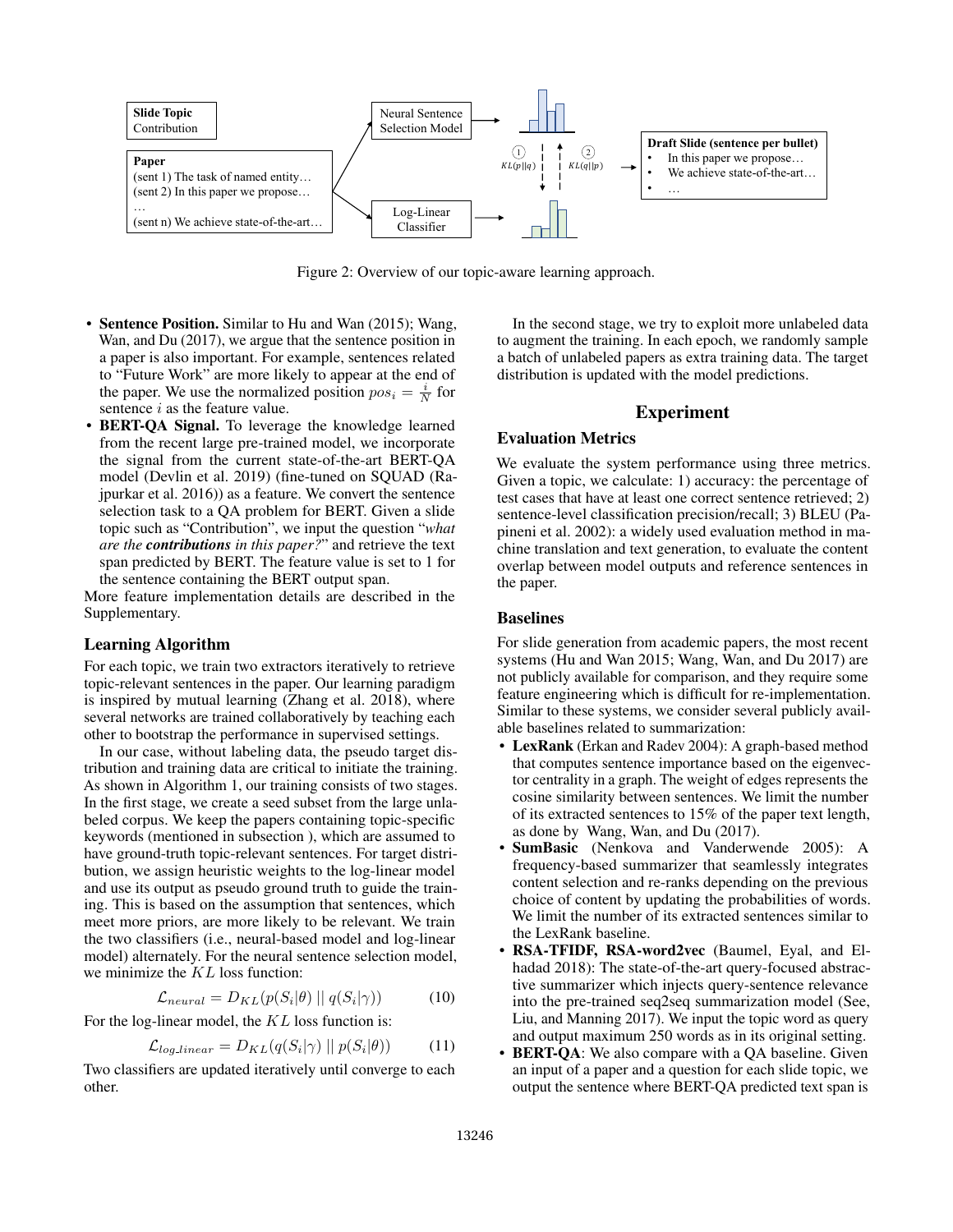in. This is the same as the feature we used in the log-linear classifier described in previous section.

All sentences in the paper are used as input for all models. Since the first two traditional extractive baselines are not query-focused, their outputs are assumed not to be specifically related to the target slide topic. Therefore, we further train two enhanced baselines (+selected selections) which only take sentences in specific sections as constrained input. For each slide topic, we select the sections using the "Belong Sections" feature in the log-linear classifier.

## Implementations

Model Parameters. Our vocabulary size is set to 1,000,000 most frequent words. Hidden size of word embedding, sentence-level encoder, and document-level encoder in neural sentence selection model are set to 50, 256, and 256, respectively. For the log-linear classifier, we assigned weights  $\gamma$ with 0 on the position feature and 1 on the other features. We show the parameters of baselines in the Supplementary File. Model Training. Since there are a few other documents besides academic papers in the corpus (e.g., volume catelogs), we apply a heuristic rule to only keep those with larger than 50 and less than 500 sentences as academic papers in the training. We initialize the model parameters randomly using a Gaussian distribution with Xavier scheme (Glorot and Bengio 2010). The word embedding matrix was initialized using pre-trained 50-dimension GloVe vectors (Pennington, Socher, and Manning 2014). We use Adam (Kingma and Ba 2015) as our optimizing algorithm. The learning rate for Adam optimizer  $\alpha$  is set to 0.001. We use dropout (Srivastava et al. 2014) as regularization with probability  $p = 0.3$  after the sentence level encoder and  $p = 0.2$  after the document level encoder. The training process stops when the loss of two classifiers converges. Maximum training epochs are set to 20.

**Model Inference.** We use decode step  $= 1$  and retrieve the top  $K = 1, 3$  sentences with highest probabilities as outputs.

#### Result Analysis

Overall results are shown in Table 2. We report the results of both our neural-based model and log-linear model. As we can see, the two models perform comparably. In most topics, our models perform better than baseline approaches.

Baseline Performances. LexRank achieves a high accuracy of 0.806 in topic "Contribution", but performs much worse on other topics. We observe that it prefers to extract front sentences of the papers (mainly in the abstract and introduction sections), where contents related to "Contribution" are more likely to appear. Even with the heuristically selected section as constrained input, the two traditional extractive baselines, LexRank and SumBasic, do not improve too much. The query-focused baselines RSA-TFIDF and RSA-word2vec do not perform as well as in the DUC 2005 (Dang 2005), since there might exist some gaps of query types and document domains. BERT-QA is a strong baseline. It demonstrates the rich knowledge embodied in BERT which is pre-trained with large-scale corpus.

#### Algorithm 1 Training paradigm based on mutual learning

- **Require:** Unlabeled papers U, neural-based model  $C_1$ , loglinear model  $C_2$ 
	- 1: Create seed subset  $U'$  with keyword filtering
- 2: Initialize pseudo-target distribution with log-linear model weights  $\gamma$ ;
- 3: while  $\mathcal{L}_{neural}$  not converges do
- 4: Update  $C_1$  with  $\mathcal{L}_{neural}$ , U';
- 5: Update  $C_2$  with  $\mathcal{L}_{log\_linear}$ , U';
- 6: end while
- 7: for timestep  $t = 1, \dots, T_1$  do
- 8: Sample a batch of unlabeled papers  $U_t$ <br>9: Update  $U' = U' + U_t$ :
- 9: Update  $U' = U' + U_t$ ;
- 10: Use  $C_1$  to label U';
- 11: Update  $C_2$  with pseudo-labeled U';
- 12: Use  $C_2$  to label  $\overline{U}'$ ;
- 13: Update  $C_1$  with pseudo-labeled  $U'$ ;
- 14: end for

Performance of different topics. Among the topics, our model performs the best in "Contribution" and "Future Work", as it retrieves relevant sentences for over 86.7% and 71.8% of papers in the test set, respectively. Both of our models (i.e., neural-based and log-linear models) obtain the best scores on precision and BLEU. For our models, as well as other systems, topic "Baseline" is the most challenging. Approximately, only 20% of test cases have been solved by retrieving sentences describing baselines. Through our analysis, we observe that sentences describing "Baseline" are usually short, containing only model names and references. Our models might have wrongly learned the textual pattern, due to factors such as sentences containing reference (e.g., "*Reinforcement learning has been widely used in NLP (Liang, 2005).*").

Effect of Prior Knowledge and Mutual Learning. To check the of validity of our prior knowledge, we use two features (Belong Section and BERT-QA) as end-to-end filtering hard rules to directly retrieve relevant sentences. For example, using Belonging Section feature, we retrieve all sentences in the sections of which section name contains the keyword for "Contribution" as output. Results are shown in Table 2, "Rule@section " and "BERT QA" respectively. We can see that both features have considerable performances, which demonstrates the effectiveness of prior knowledge. Additionally with mutual learning, our models further bootstrap the performance with a large margin. This indicates that mutual learning can well utilize the prior knowledge and contribute to the performance gain.

#### Performance Curve

To better understand our learning paradigm, we plot the accuracy curves of our neural sentence selection model in Figure 3. For topic "Baseline", we can see a steady performance improvement during mutual learning. As for "Contribution", our model already obtains a relatively high accuracy in the first epoch, since pseudo labels provided by BERT-QA and keyword priors are representative of the ground truth.

When we start to exploit more unlabeled data (epoch 10),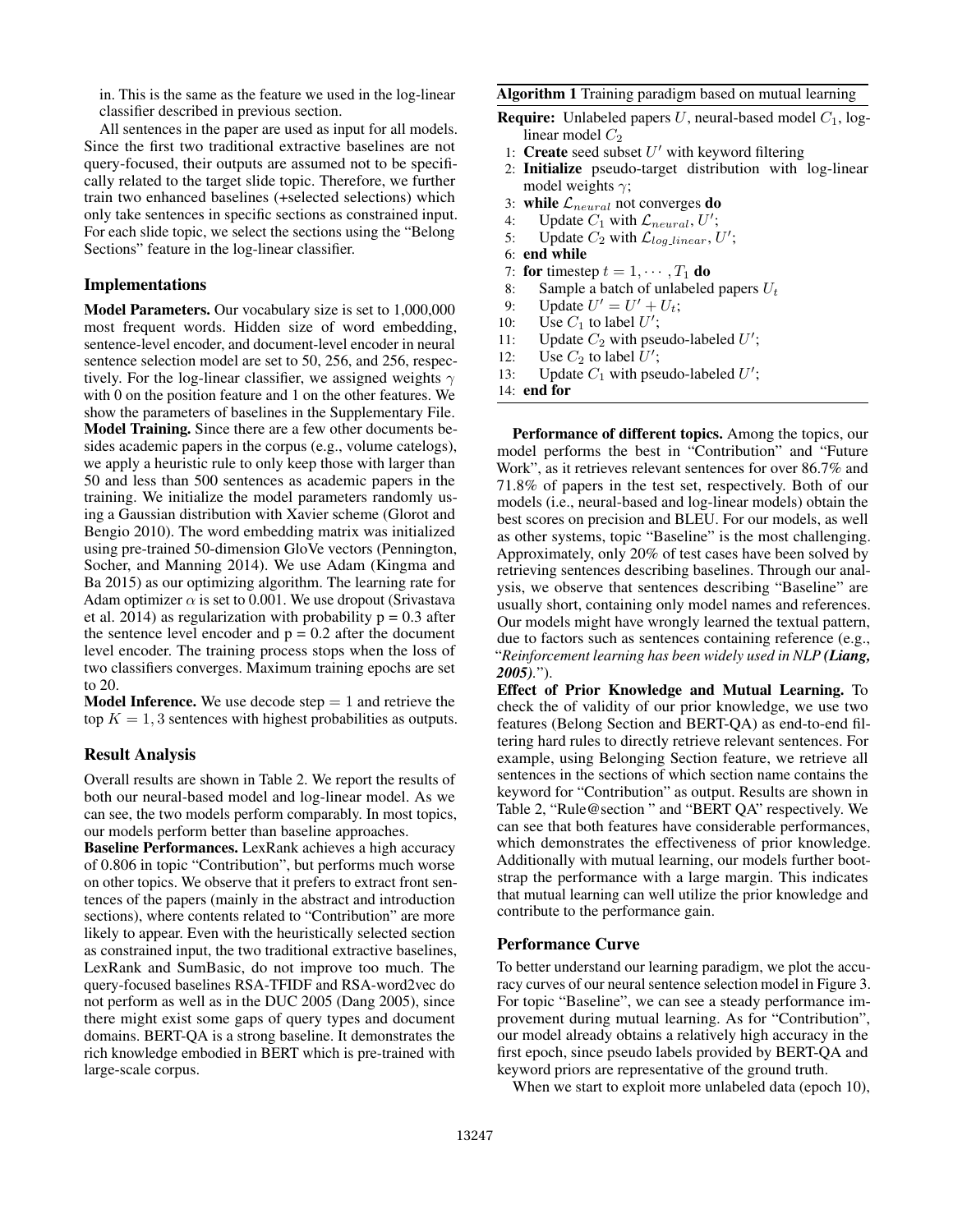| <b>Topic</b>                           |              | <b>Contribution</b>    |              |              | <b>Dataset</b>         |              |              | <b>Baseline</b>        |              |               | <b>Future Work</b>     |              |
|----------------------------------------|--------------|------------------------|--------------|--------------|------------------------|--------------|--------------|------------------------|--------------|---------------|------------------------|--------------|
|                                        | acc          | p/r                    | bleu         | acc          | p/r                    | bleu         | acc          | p/r                    | bleu         | acc           | p/r                    | bleu         |
| LexRank                                | 0.81         | 0.06/0.39              | 0.06         | 0.22         | 0.10/0.11              | 0.02         | 0.37         | 0.02/0.19              | 0.03         | 0.21          | 0.01/0.12              | 0.01         |
| LexRank*                               | 0.62         | 0.18/0.21              | 0.22         | 0.09         | 0.04/0.05              | 0.05         | 0.23         | 0.04/0.11              | 0.05         | 0.10          | 0.03/0.05              | 0.04         |
| SumBasic                               | 0.46         | 0.02/0.12              | 0.05         | 0.25         | 0.01/0.10              | 0.02         | 0.24         | 0.01/0.10              | 0.02         | 0.14          | 0.01/0.08              | 0.01         |
| SumBasic*                              | 0.36         | 0.10/0.08              | 0.15         | 0.07         | 0.03/0.03              | 0.05         | 0.19         | 0.03/0.08              | 0.04         | 0.03          | 0.01/0.02              | 0.02         |
| <b>RSA-TFIDF</b>                       |              |                        | 0.14         |              |                        | 0.15         |              |                        | 0.07         |               |                        | 0.08         |
| RSA-word2yec                           |              |                        | 0.16         |              |                        | 0.10         |              |                        | 0.07         |               |                        | 0.09         |
| BERT QA (sent1)                        | 0.46         | 0.50/0.09              | 0.61         | 0.30         | 0.31/0.11              | 0.31         | 0.19         | 0.21/0.06              | 0.18         | 0.38          | 0.42/0.21              | 0.41         |
| BERT QA (sent3)                        | 0.63         | 0.38/0.19              | 0.40         | 0.48         | 0.21/0.21              | 0.218        | 0.31         | 0.11/0.10              | 0.10         | 0.55          | 0.24/0.32              | 0.21         |
| Rule@section                           | 0.95         | 0.13/0.74              | 0.13         | 0.35         | 0.05/0.28              | 0.08         | 0.41         | 0.02/0.47              | 0.05         | 0.38          | 0.03/0.32              | 0.04         |
| $Log-linear (sent1)$                   | 0.79         | 0.79/0.15              | 0.84         | 0.33         | 0.33/0.12              | 0.32         | 0.20         | 0.20/0.07              | 0.18         | 0.62          | 0.62/0.33              | 0.64         |
| Log-linear $(sent3)$                   | 0.86         | 0.77/0.21              | 0.77         | 0.40         | 0.27/0.14              | 0.28         | 0.26         | 0.18/0.10              | 0.16         | 0.63          | 0.58/0.34              | 0.60         |
| Neural<br>(sent1)<br>Neural<br>(sent3) | 0.80<br>0.87 | 0.80/0.15<br>0.71/0.22 | 0.85<br>0.71 | 0.33<br>0.44 | 0.33/0.12<br>0.28/0.18 | 0.31<br>0.25 | 0.21<br>0.31 | 0.21/0.07<br>0.16/0.12 | 0.21<br>0.16 | 0.634<br>0.72 | 0.63/0.34<br>0.50/0.39 | 0.66<br>0.58 |

Table 2: Overall performance on the 4 selected slide topics. "Neural" means our neural sentence selection model. "Log-linear" means our log-linear classifier. "-" indicates the system is not applicable on the metric. "\*" indicates the input as selected sections.



Figure 3: Accuracy curve of our neural-based model for topic "Baseline" and "Contribution" on test set.

our model learns at a stable pace and achieves the best performance in epoch 14. From the two figures, we can see our model's robustness to the noise of increasing unlabeled data.

#### Discussion on Initialization

In this subsection, we delve into the initialization of the log-linear classifier, which is crucial to our unsupervised approach. Since we encode priors in the log-linear classifier to create pseudo target distribution, a reasonable initialization will provide a good training direction, and vice versa. We show the ablation results using different log-linear feature weight initialization in Table 3. From the table, we find that all three priors encoded in the log-linear model are useful, especially keywords and BERT-QA.

| Features      | acc  | p/r         | bleu |
|---------------|------|-------------|------|
| A11           | 0.63 | 0.63 / 0.34 | 0.66 |
| -keyword only | 0.58 | 0.58/0.31   | 0.61 |
| -BERT-QA only | 0.56 | 0.56/0.30   | 0.61 |
| -section only | 0.16 | 0.16 / 0.08 | 0.19 |

Table 3: Results of our neural-based model using different initialization feature weights of log-linear classifier for topic "Future Work".

It shows the possibility to extend our approach to other domains utilizing both task-specific feature and general pretrained model signal. Using only section feature results in a huge performance drop on all metrics, which stress the importance of prior designs for initialization.

## Human Evaluation

To further verify the quality of our generation outputs, we conduct the following human evaluation. For each of the four slide topics, we randomly choose 10 relevant slides generated by original authors from the test set. This sums up to total 40 evaluation cases. We pair up the human generated slides with our neural-based model's output slides. Three students with rich experiences in academic research were asked to rate the slides from 1 (low) to 5 (high) in three aspects: (1) relevance: how relevant are the slides describing the given topic; (2) coverage: how many topic-relevant contents in papers have been covered by the slides; (3) overall: how well do the slides by our model serve as a basis for preparing the final presentations. From the evaluation results shown in Table 5, we can see that our model outputs are rated as less relevant than author-generated slides, since not all sentences retrieved by our model are topic-relevant. In terms of coverage, our model outputs (average score 3.52) are comparable to the original author-generated slides (average score 3.99). And the overall rating of our model is 3.54 (above average score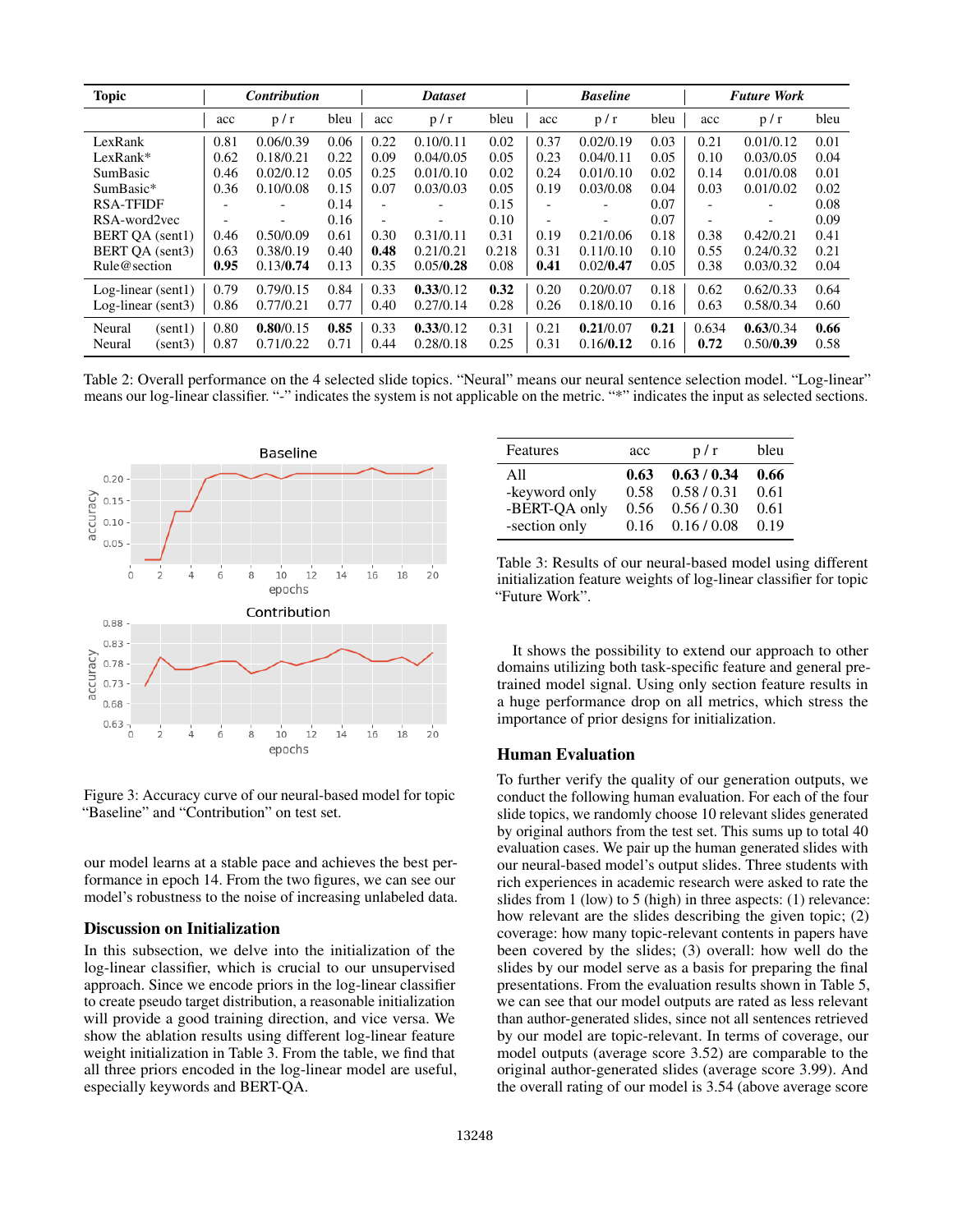| Ground truth     | • The contributions of this paper are threefold.<br>• First, we propose a new unified representation of the meaning of an arbitrarily-sized piece of text, referred to<br>as a lexical item, using a sense-based probability distribution.<br>• Second, we propose a novel alignment-based method for word sense disambiguation during semantic comparison.<br>• Third, we demonstrate that this single representation can <b>achieve state-of-the-art performance</b> on three tasks |
|------------------|---------------------------------------------------------------------------------------------------------------------------------------------------------------------------------------------------------------------------------------------------------------------------------------------------------------------------------------------------------------------------------------------------------------------------------------------------------------------------------------|
| Our model output | • The contributions of this paper are threefold.<br>• First, we propose a new unified representation of the meaning of an arbitrarily-sized piece of text, referred to<br>• Second, we propose a novel alignment-based method for word sense disambiguation during semantic                                                                                                                                                                                                           |

Table 4: A case study for "Contribution". Words in bold are covered by author-generated slide in Figure 4.

|        | Relevance Coverage Overall |      |      |
|--------|----------------------------|------|------|
| Author | 4.33                       | 3.99 |      |
| Ours   | 3.56                       | 3.52 | 3.54 |

Table 5: Human evaluation results on slides generated by original authors and our model.



Figure 4: Author-created slide of the example in Table 4.

3), which shows its potential to serve as draft slides.

The example in Table 4 shows that our model correctly retrieves 3 out of 4 ground truth sentences. More examples are shown in the Supplementary. Meanwhile, we observe two future directions to improve our slide generation approach: 1) simplicity; the author-generated slide (Figure 4) contains more abstract phrases and diagrams than our sentence-level outputs. 2) slide structure; currently we treat each retrieved sentence as a bullet in the slide without considering any hierarchical relations.

#### Related Work

Slide Generation for Academic Paper. Meshram and Phalke (2015) summarizes a review of slide generation approaches before 2015. Previous works are mostly extractionbased by scoring sentences in the paper. Yasumura, Takeichi, and Nitta (2003) calculates tf-idf term weights in the paper. Sentences with higher weights are selected for each section as form the final slides. PPSGen (Hu and Wan 2015) assumes sentences that contain more similar contents in the corresponding slides have higher scores. It trains an SVR model (Vapnik 1998) on 1,000 training paper and slide pairs to learn sentence importance in a paper. Then it selects sentences that maximize predefined objectives with constraints using Integer Linear Programming. Similarly, Wang, Wan, and Du (2017) learns phrase-level importance with 100 training pairs and optimizes heuristic objectives to generate slides with hierarchical relationship. The above approaches generate presentations in sequential order with the paper sections, without explicitly considering topics in the slide.

There exists other works that consider query-specific slide generation. One of the earliest slide generation approaches (Masao and Kôiti 1999) detects topics in a document based on word frequencies and semantic dependencies. For each topic, it retrieves text-similar sentences to generate the slides. SlidesGen (Sravanthi, Chowdary, and Kumar 2009) selects key phrases in the model and experiment sections as topic inputs to a query-specific summarizer QueSTS (Sravanthi, Chowdary, and Kumar 2008). QueSTS constructs a text graph where an edge exists between two sentence nodes if they are similar. For each query, it searches the graph for relevant sentences. However, no empirical results are reported in most early publications.

Query-Focused Summarization. Topic-aware slide generation can be also viewed as query-focused summarization task. This task was first introduced in DUC 2005 (Dang 2005). Current state-of-the-art methods are mainly unsupervised. Feigenblat et al. (2017) designs six query-related features and uses the Cross Entropy method to learn a global sentence selection policy. Later work (Erera et al. 2019) builds a section-based summarization system for academic papers using this method. Litvak and Vanetik (2017) uses Minimum Description Length (MDL) principle to select query-related frequent word sets. Baumel, Eyal, and Elhadad (2018) introduces an abstractive approach to consider query relevance into a pre-trained summarizer.

# Conclusion

In this paper, we present a topic-aware paper to slide generation approach. With an in-depth analysis, we have mined frequently used slide topics. We design two sentence extractors and adapt mutual learning to update two models collaboratively. Due to the lack of labeling data, we integrate priors into the log-linear model to create pseudo-target distribution for initialization. Experiment results show that our model consistently outperforms baselines. Human evaluation also indicates our generated slides provide a good basis for preparing the final presentation. In the future, we plan to generate abstractive slides and explore more signals for training.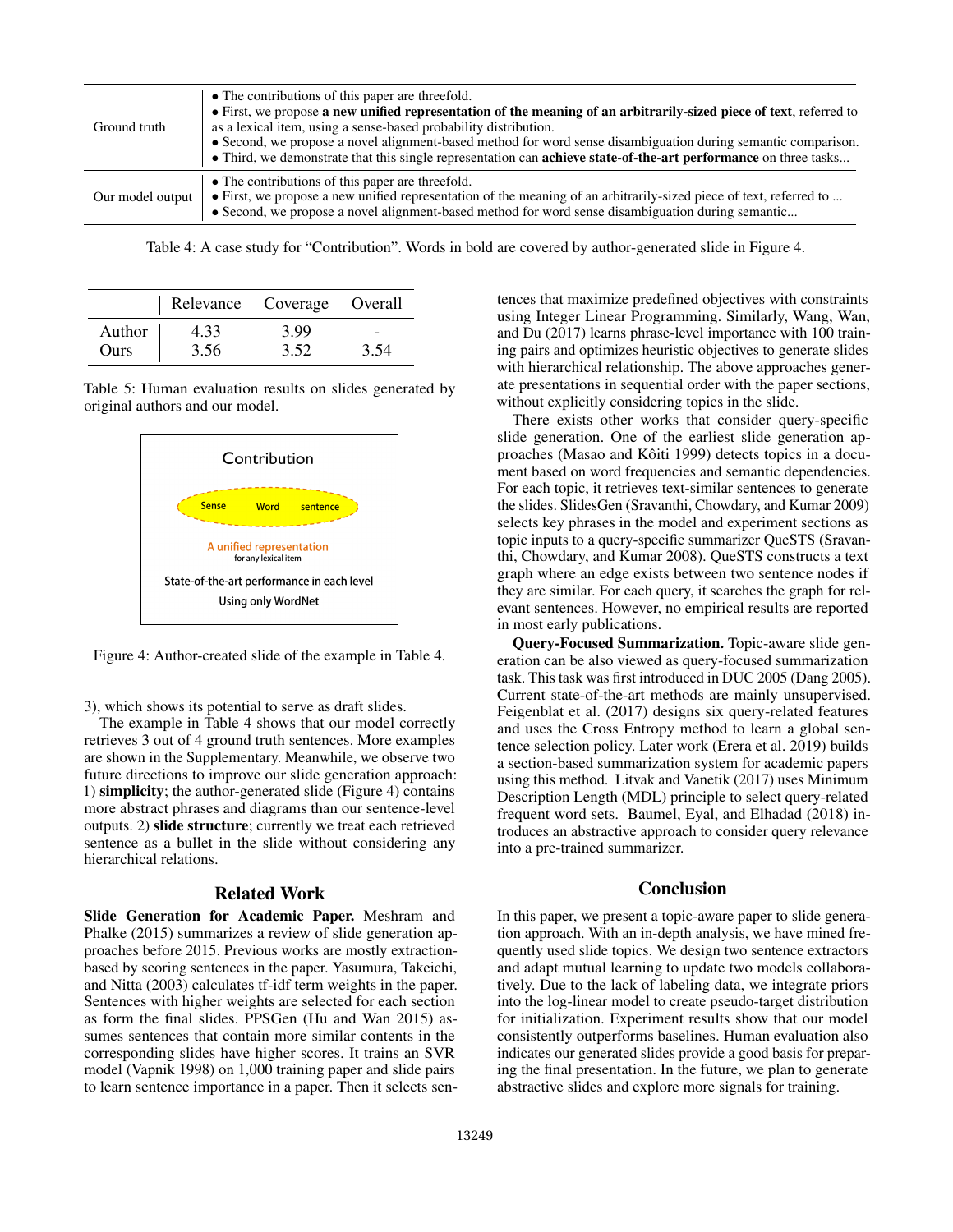## References

Baumel, T.; Eyal, M.; and Elhadad, M. 2018. Query Focused Abstractive Summarization: Incorporating Query Relevance, Multi-Document Coverage, and Summary Length Constraints into seq2seq Models. *CoRR* abs/1801.07704.

Bird, S.; Dale, R.; Dorr, B.; Gibson, B.; Joseph, M.; Kan, M.- Y.; Lee, D.; Powley, B.; Radev, D.; and Tan, Y. F. 2008. The ACL Anthology Reference Corpus: A Reference Dataset for Bibliographic Research in Computational Linguistics. In *Proceedings of the Sixth International Conference on Language Resources and Evaluation*.

Cho, K.; van Merrienboer, B.; Gulcehre, C.; Bahdanau, D.; ¨ Bougares, F.; Schwenk, H.; and Bengio, Y. 2014. Learning Phrase Representations using RNN Encoder–Decoder for Statistical Machine Translation. In *Proceedings of the 2014 Conference on Empirical Methods in Natural Language Processing*, 1724–1734.

Councill, I.; Giles, C. L.; and Kan, M.-Y. 2008. ParsCit: an Open-source CRF Reference String Parsing Package. In *Proceedings of the Sixth International Conference on Language Resources and Evaluation (LREC'08)*.

Dang, H. T. 2005. DUC 2005: Evaluation of Question-Focused Summarization Systems. In *Proceedings of the Workshop on Task-Focused Summarization and Question Answering*, 48–55.

Devlin, J.; Chang, M.-W.; Lee, K.; and Toutanova, K. 2019. BERT: Pre-training of Deep Bidirectional Transformers for Language Understanding. In *Proceedings of the 2019 Conference of the North American Chapter of the Association for Computational Linguistics: Human Language Technologies*, 4171–4186.

Erera, S.; Shmueli-Scheuer, M.; Feigenblat, G.; Peled Nakash, O.; Boni, O.; Roitman, H.; Cohen, D.; Weiner, B.; Mass, Y.; Rivlin, O.; Lev, G.; Jerbi, A.; Herzig, J.; Hou, Y.; Jochim, C.; Gleize, M.; Bonin, F.; Bonin, F.; and Konopnicki, D. 2019. A Summarization System for Scientific Documents. In *Proceedings of the 2019 Conference on Empirical Methods in Natural Language Processing and the 9th International Joint Conference on Natural Language Processing: System Demonstrations*, 211–216.

Erkan, G.; and Radev, D. R. 2004. Lexrank: Graph-based lexical centrality as salience in text summarization. *Journal of artificial intelligence research* 22: 457–479.

Feigenblat, G.; Roitman, H.; Boni, O.; and Konopnicki, D. 2017. Unsupervised Query-Focused Multi-Document Summarization Using the Cross Entropy Method. In *Proceedings of the 40th International ACM SIGIR Conference on Research and Development in Information Retrieval*, 961–964.

Glorot, X.; and Bengio, Y. 2010. Understanding the difficulty of training deep feedforward neural networks. In *Proceedings of the Thirteenth International Conference on Artificial Intelligence and Statistics*, 249–256.

Hu, Y.; and Wan, X. 2015. PPSGen: Learning-Based Presentation Slides Generation for Academic Papers. *IEEE* *Transactions on Knowledge and Data Engineering* 27: 1085– 1097.

Kingma, D.; and Ba, J. 2015. Adam: A Method for Stochastic Optimization. In *Proceedings of 3rd International Conference for Learning Representations*.

Litvak, M.; and Vanetik, N. 2017. Query-based summarization using MDL principle. In *Proceedings of the MultiLing 2017 Workshop on Summarization and Summary Evaluation Across Source Types and Genres*, 22–31.

Masao, U.; and Kôiti, H. 1999. Automatic Slide Presentation from Semantically Annotated Documents. In *Proceedings of the Workshop on Coreference and its Applications. Association for Computational Linguistics*.

Meshram, E. G.; and Phalke, M. D. 2015. Survey on Presentation Slides Generation for Academic Papers. *International Journal of Engineering Research* 5: 467–468.

Nenkova, A.; and Vanderwende, L. 2005. The impact of frequency on summarization. *Microsoft Research, Redmond, Washington, Tech. Rep. MSR-TR-2005* 101.

Papineni, K.; Roukos, S.; Ward, T.; and Zhu, W.-J. 2002. Bleu: a Method for Automatic Evaluation of Machine Translation. In *Proceedings of the 40th Annual Meeting of the Association for Computational Linguistics*, 311–318.

Pennington, J.; Socher, R.; and Manning, C. D. 2014. Glove: Global vectors for word representation. In *Proceedings of the 2014 Conference on Empirical Methods in Natural Language Processing*, 1532–1543.

Rajpurkar, P.; Zhang, J.; Lopyrev, K.; and Liang, P. 2016. SQuAD: 100,000+ Questions for Machine Comprehension of Text. In *Proceedings of the 2016 Conference on Empirical Methods in Natural Language Processing*, 2383–2392.

Ren, S.; Zhang, Z.; Liu, S.; Zhou, M.; and Ma, S. 2019. Unsupervised Neural Machine Translation with SMT as Posterior Regularization. In *Proceedings of the Thirty-First AAAI Conference on Artificial Intelligence*, 241–248.

See, A.; Liu, P. J.; and Manning, C. D. 2017. Get To The Point: Summarization with Pointer-Generator Networks. In *Proceedings of the 55th Annual Meeting of the Association for Computational Linguistics*, 1073–1083.

Sravanthi, M.; Chowdary, C. R.; and Kumar, P. S. 2008. QueSTS: A Query Specific Text Summarization System. In *FLAIRS Conference*, 219–223.

Sravanthi, M.; Chowdary, C. R.; and Kumar, P. S. 2009. SlidesGen: Automatic Generation of Presentation Slides for a Technical Paper Using Summarization. In *Proceedings of the Twenty-Second International FLAIRS Conference*, 284–289.

Srivastava, N.; Hinton, G.; Krizhevsky, A.; Sutskever, I.; and Salakhutdinov, R. 2014. Dropout: a simple way to prevent neural networks from overfitting. *The journal of machine learning research* 15(1): 1929–1958.

Vapnik, V. N. 1998. *Statistical Learning Theory*. Wiley-Interscience.